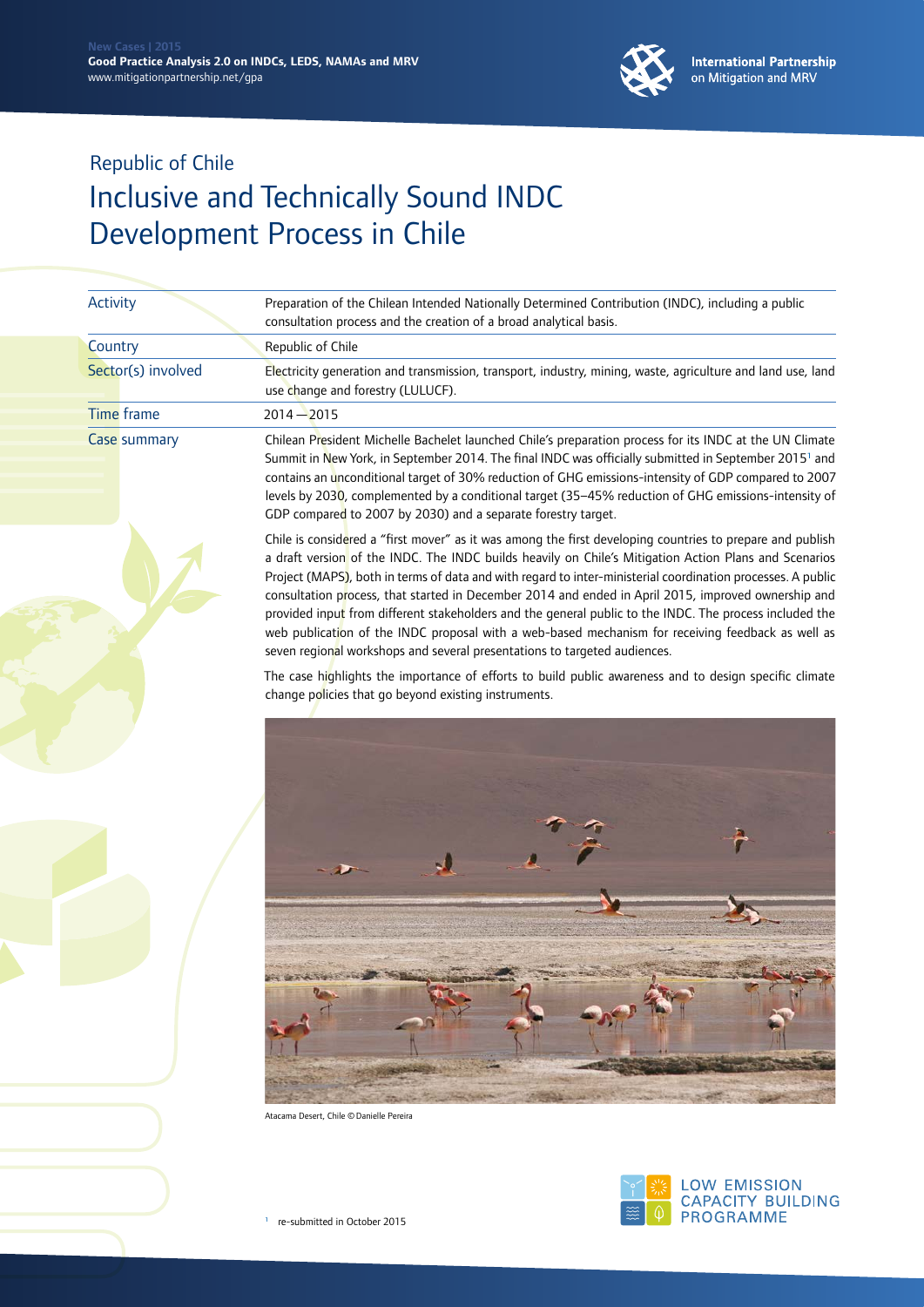#### **Background**

Before it launched its INDC preparation process in 2014, Chile had already taken important steps in addressing climate change. It was the first country to sell carbon credits through the Clean Development Mechanism (CDM) in 2002, and to register a Nationally Appropriate Mitigation Action (NAMA) in 2012. It was also among the first to be granted finance for the implementation of one of its NAMAs. In September 2014, Chile pioneered climate action in South America by introducing a carbon tax for fossil fuel sources (USD 5 per tonne of  $CO<sub>2</sub>$  for thermal power stations with a capacity larger than 50 MW). The measurement of emissions in these installations will start in 2017, and tax collection in 2018.

In 2008, and based on the National Strategy on Climate Change, Chile elaborated the Climate Action Plan 2008-2012. The document links public policy with climate change action in the country, with the objective of minimising the impacts of climate change through actions designed to reduce vulnerability and mitigate GHG emissions. A second version of the Climate Action Plan for the period 2016-2021 is currently being designed.

In 2010, Chile embarked on the Mitigation Action Plans and Scenarios Project (MAPS Chile Project), a participatory analysis of scenarios and options for climate change mitigation. The key outcomes of the project include quantitative scenarios and options for mitigating climate change in Chile for 2020, 2030 and 2050, as well as a detailed analysis of 96 potential sectoral mitigation actions. These results provided an important basis for the technical work on the INDC, ensuring that the process was based on robust, legitimate and pertinent information. MAPS also laid the groundwork for public participation in the INDC preparation, with 300 participants from NGOs, academia, the public and the private sector, guiding 100 researchers and consultants to build the mitigation scenarios (the MAPS Chile Project developed a visualisation tool that provided the general public with access to scenarios and mitigation options: [visualizacion.mapschile.cl](http://visualizacion.mapschile.cl)).

Parallel to national action, Chile is actively involved in international climate change negotiations. Being a member of the Organisation for Economic Co-operation and Development (OECD) and participating in the Independent Alliance of Latin American Countries (AILAC) and the Cartagena Dialogue for Progressive Action on Climate Change, Chile maintains close relationships with both developing and developed countries.

Against this background, and building on the international and regional political momentum that came along with the UN Climate Summit in New York and COP 20 in Lima, President Michelle Bachelet presented a first draft version of the INDC in late 2014, and confirmed Chile's commitment to present its final INDC at COP 21 in Paris.

Consistent with Chile's position in the international negotiations, the final INDC includes mitigation, adaptation, capacity-building, technology, and finance components. The mitigation component includes two parts for 2030 emission reduction targets that are both GDP intensity-based. Component a) consid-

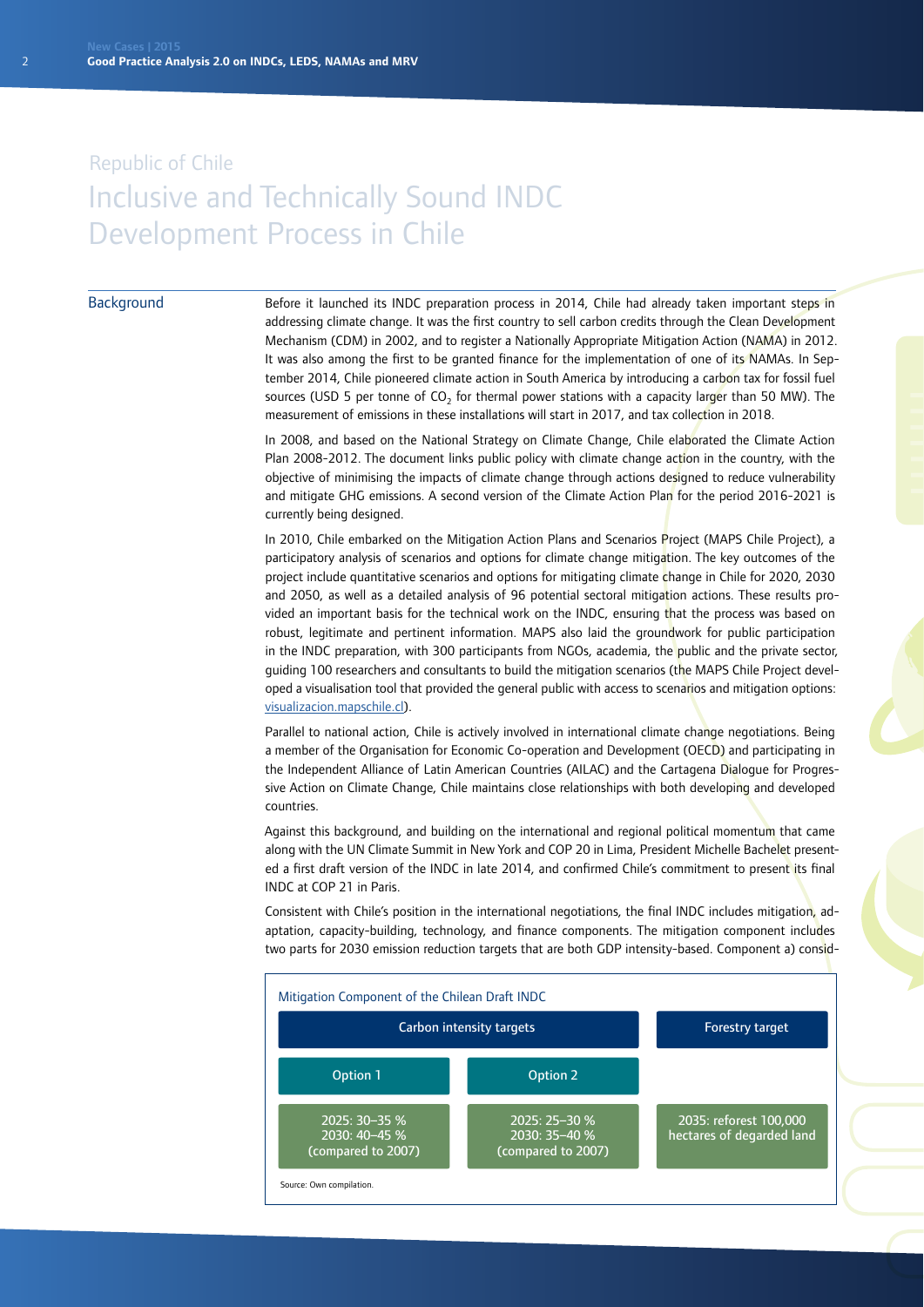ers a 30% reduction of greenhouse gas (GHG) emissions-intensity of GDP compared to 2007 by 2030, whereas b) proposes a 35-45% reduction of GHG emissions-intensity of GDP compared to 2007 by 2030 conditional on international financial support in the form of grants. Neither option includes emissions from the use of solvents and other products (USOP) or emissions or removals from the forestry sector.

Instead, the INDC includes a specific forestry target for the sustainable management and recovery of 100,000 hectares of forest by 2030 and the afforestation of around 100,000 hectares by 2030.

**Activities** 

- » Presidential announcement: In September 2014, President Michelle Bachelet officially announced the INDC preparation process on the occasion of the UN Climate Summit in New York.
- » Preparation of a legal basis: In October 2014, the Office of Climate Change set the legal fundament for the process by preparing a resolution and opening a file for the draft INDC.
- » Installation of the INDC Committee: Between October and November 2014, an inter-ministerial committee was established which built upon the representatives of the MAPS process (Ministries of International Affairs, Finance, Transport and Communications, Agriculture, Energy, Environment and Mining), also including the Ministry of Housing. All ministries provided opinions and background information relevant to their sectors. Decisions were taken by consensus within the Committee.
- » Assessment of technical options: In November 2014, the INDC Committee evaluated different technical options for the INDC, based on data from the MAPS Chile Project.
- » Presentation of the draft INDC: In December 2014, the Ministry of Environment presented a first draft version of the INDC in the form of a resolution.
- » Public consultation process: Between December 2014 and April 2015, the public consultation process was held which provided input from the non-governmental sector, a network of municipalities, and the private sector (Climate Leaders Group), amongst others. The public consultation process included a subnational dissemination process in which the draft INDC was presented to seven regional governments. The consultation process combined web-based communication and direct interactions via meetings and workshops. According to the Ministry of Environment, it served three purposes:
	- » To receive inputs, observations and proposals from all actors and sectors of society in order to improve the draft INDC. Some stakeholders like the Union of Power Generating Companies commissioned studies to analyse the draft INDC.
	- » To increase legitimacy of the final INDC to be presented to the UNFCCC.
	- » To improve public awareness of climate change through the involvement and commitment of all citizens.
- » Analysis, reflection and response to comments: More than 250 comments have been received and more questions on vulnerability and adaptation registered.
- » Approval of the INDC: The INDC Committee reviewed the draft INDC and provided a recommendation to President Bachelet, who made the final announcement.
- » Official submission of the INDC to the UNFCCC: September 2015.

Ministry of Environment of Chile (Climate Change Office), Ministry of Foreign Affairs, Ministry of Energy, Ministry of Agriculture, Ministry of Mining, Ministry of Finance, Ministry of Transportation, Ministry of Housing. Institutions involved Cooperation with

Mitigation Action Plans and Scenarios (MAPS) Programme ([www.mapsprogramme.org\)](http://www.mapsprogramme.org) and MAPS Chile: implemented by the United Nations Development Programme (UNDP).

World Resources Institute (WRI): provided upfront information for Agriculture and LULUCF.

Low Emission Capacity Building (LECB) Programme implemented by the United Nations Development Programme (UNDP) on behalf of the European Commission, the German Ministry for the Environment, Nature Conservation, Building and Nuclear Safety (BMUB), the Australian Department of Climate Change and Energy Efficiency and AusAID: provided support in the assessments during the public consultations.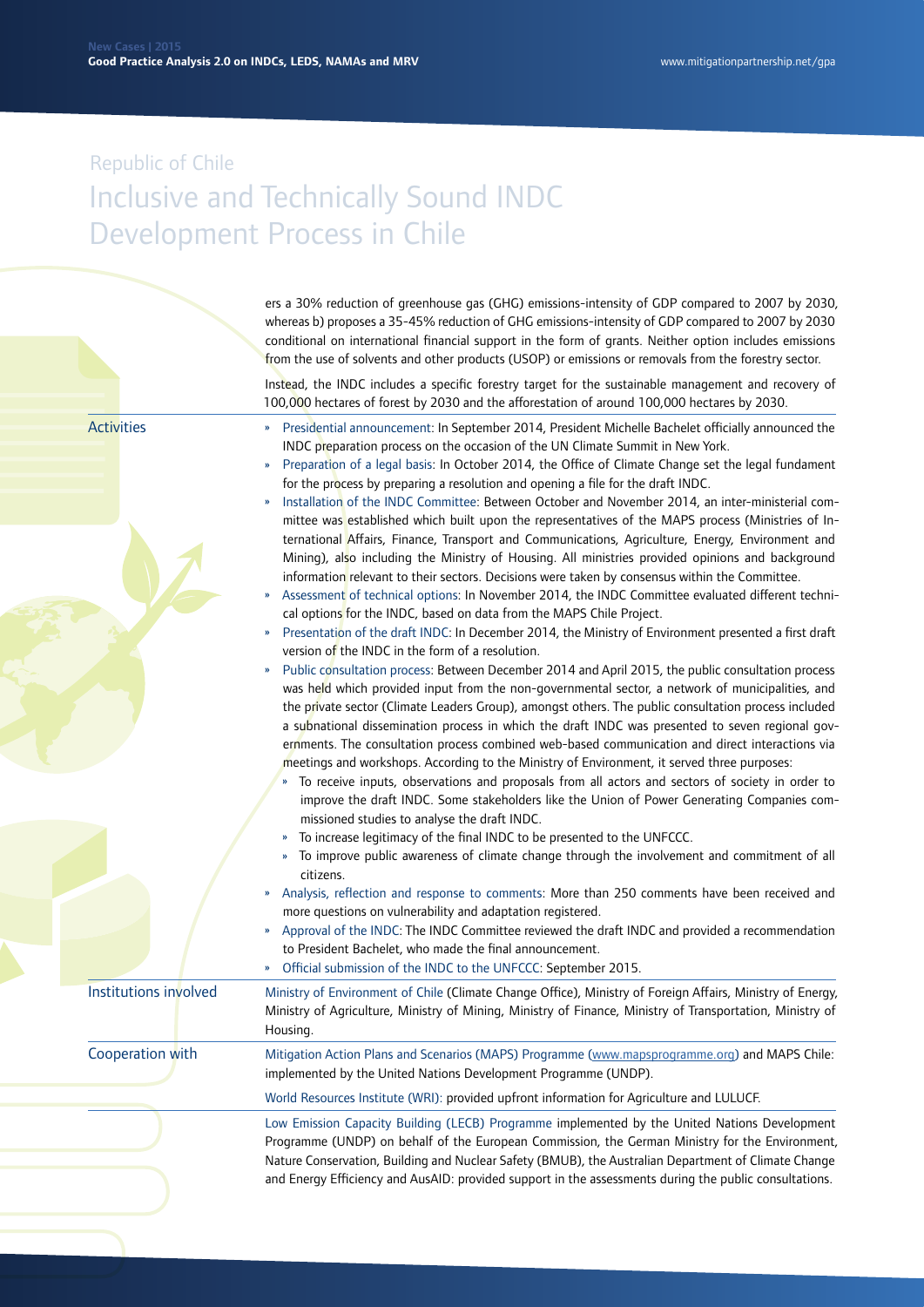| Finance                 | The INDC preparation process was financed through public funds, complemented by funds from multiple<br>donors, including the Children Investment Fund Foundation (CIFF), the Climate and Development Knowl-<br>edge Network (CDKN), the Swiss Cooperation for Development (COSUDE), the Danish Ministry for Cli-<br>mate, Energy and Construction, World Resources Institute and the Low Emission Capacity Building (LECB)<br>Programme implemented by the United Nations Development Programme (UNDP) in the framework of<br>the International Climate Initiative (IKI) of the German Ministry for the Environment, Nature Conservation,<br>Building and Nuclear Safety (BMUB).                                                                                                                                                                                                                                                                                                                                                                                                                                                                                                                                                                                                                                                                                                                                                                                                                                                                                                                                                                                                                                                                                                                                                                                                                                                                                                                                                                                                                                                                                                                                                                                                                                                                                                                                                                                                                                                                                                                                                                                                                                                                                                                                        |
|-------------------------|-------------------------------------------------------------------------------------------------------------------------------------------------------------------------------------------------------------------------------------------------------------------------------------------------------------------------------------------------------------------------------------------------------------------------------------------------------------------------------------------------------------------------------------------------------------------------------------------------------------------------------------------------------------------------------------------------------------------------------------------------------------------------------------------------------------------------------------------------------------------------------------------------------------------------------------------------------------------------------------------------------------------------------------------------------------------------------------------------------------------------------------------------------------------------------------------------------------------------------------------------------------------------------------------------------------------------------------------------------------------------------------------------------------------------------------------------------------------------------------------------------------------------------------------------------------------------------------------------------------------------------------------------------------------------------------------------------------------------------------------------------------------------------------------------------------------------------------------------------------------------------------------------------------------------------------------------------------------------------------------------------------------------------------------------------------------------------------------------------------------------------------------------------------------------------------------------------------------------------------------------------------------------------------------------------------------------------------------------------------------------------------------------------------------------------------------------------------------------------------------------------------------------------------------------------------------------------------------------------------------------------------------------------------------------------------------------------------------------------------------------------------------------------------------------------------------------|
| Impact of activities    | Raising awareness. The preparation process of the INDC largely built upon the MAPS Chile Project<br>$\boldsymbol{\mathcal{V}}$<br>and its public participation. On this basis, public consultation for the INDC involved a large group of<br>stakeholders and other actors, and raised awareness with regard to the general public and also at the<br>decision-making level.<br>Strengthening the policy framework for climate change. The INDC is considered a central component<br>of the Chilean climate change policy framework. The INDC allows Chile to define objectives and goals<br>to be achieved at different timescales. The implementation of these goals is ensured through the Cli-<br>mate Action Plan, which will be updated after the presentation of the final INDC. All NAMAs that have<br>been formulated in Chile to date will be part of the package of mitigation actions needed to achieve<br>the intensity target, and there will be work conducted at other levels as well, such as "Huella Chile"<br>(Footprint Chile), a programme developed under the LECB Project to systematise carbon footprint<br>information.<br>Creating a broad analytical basis. The public consultation process led to a careful review of over 250<br>comments and to close collaboration with various interest groups and sub-national governments. This<br>process ensured the compilation of relevant and credible data for the INDC preparation process.<br>Avoiding GHG emissions. The Climate Action Tracker estimates that Chile's INDC will result in emission<br>levels of 161 MtCO <sub>2e</sub> by 2030, respectively 127-147 MtCO <sub>2e</sub> considering the conditional target (excl.<br>emissions from LULUCF). The intensity target does not include emissions or removals from the forest-<br>ry sector. Chile proposes to reach an area of at least 100,000 hectares of sustainably managed and<br>recovered forest by 2030 with estimated emissions reductions of 0.6 MtCO <sub>2e</sub> per year from 2030 The<br>afforestation of 100,00 hectares is estimated to capture between 0.9–1.2 MtCO <sub>2e</sub> per year from 2030.<br>Co-benefits. The most important co-benefits of the mitigation component of Chile's INDC include<br>enhancement of air quality through the improvement of energy efficiency and the introduction of fuel<br>consumption standards, as well as the promotion of afforestation plans in South Central Chile. Chile's<br>INDC also includes an adaptation component related to the development and improvement of strate-<br>gic planning instruments. The country is also contemplating improving capacity building, technology<br>and finance, e.g. through South-South-North cooperation and enhancement of public expenditure for<br>climate change. |
| Why is it good practice | The preparation process of the Chilean INDC is considered good practice for a number of reasons.                                                                                                                                                                                                                                                                                                                                                                                                                                                                                                                                                                                                                                                                                                                                                                                                                                                                                                                                                                                                                                                                                                                                                                                                                                                                                                                                                                                                                                                                                                                                                                                                                                                                                                                                                                                                                                                                                                                                                                                                                                                                                                                                                                                                                                                                                                                                                                                                                                                                                                                                                                                                                                                                                                                        |
|                         | As an early mover Chile set an important stimulus and provided an example of what a commitment<br>»<br>from a developing country could look like in preparation of the Paris Agreement in 2015.                                                                                                                                                                                                                                                                                                                                                                                                                                                                                                                                                                                                                                                                                                                                                                                                                                                                                                                                                                                                                                                                                                                                                                                                                                                                                                                                                                                                                                                                                                                                                                                                                                                                                                                                                                                                                                                                                                                                                                                                                                                                                                                                                                                                                                                                                                                                                                                                                                                                                                                                                                                                                         |
|                         | By providing early information on options to both the Chilean general public and to the international<br>$\boldsymbol{\mathcal{V}}$<br>community (through public consultation and presentations at the international negotiations), Chile<br>practised transparency, which is a key principle of the international policy process.                                                                                                                                                                                                                                                                                                                                                                                                                                                                                                                                                                                                                                                                                                                                                                                                                                                                                                                                                                                                                                                                                                                                                                                                                                                                                                                                                                                                                                                                                                                                                                                                                                                                                                                                                                                                                                                                                                                                                                                                                                                                                                                                                                                                                                                                                                                                                                                                                                                                                      |
|                         | During the INDC preparation process itself, Chile substantially built upon available information and<br>$\boldsymbol{\mathcal{Y}}$<br>established structures of the MAPS Chile Project, which facilitated the compilation of initial data for<br>the INDC.                                                                                                                                                                                                                                                                                                                                                                                                                                                                                                                                                                                                                                                                                                                                                                                                                                                                                                                                                                                                                                                                                                                                                                                                                                                                                                                                                                                                                                                                                                                                                                                                                                                                                                                                                                                                                                                                                                                                                                                                                                                                                                                                                                                                                                                                                                                                                                                                                                                                                                                                                              |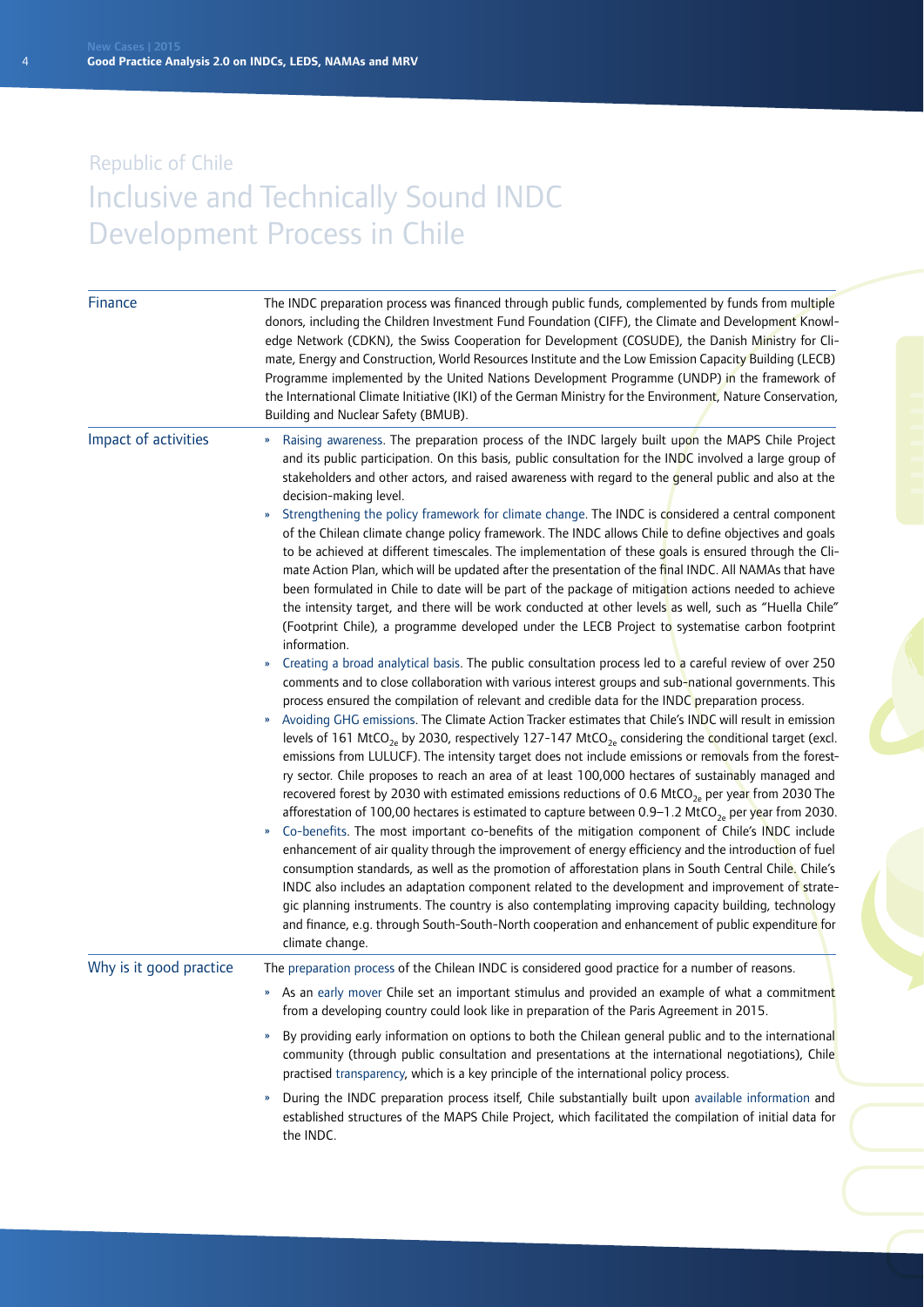|                                    | In addition, Chile demonstrated the relevance of public participation by conducting a broad consul-<br>tation process, which is expected to lead to a more sound and ambitious final INDC and to improved<br>ownership in order to preserve the INDC against potential future changes made by the government.                                                                                                        |
|------------------------------------|----------------------------------------------------------------------------------------------------------------------------------------------------------------------------------------------------------------------------------------------------------------------------------------------------------------------------------------------------------------------------------------------------------------------|
|                                    | Finally, the Chilean process can be considered good practice because of its replicability. Countries can<br>replicate the public consultation process by combining the online publication of its INDC with a series<br>of meetings and workshops targeting different constituencies at the national and sub-national level.                                                                                          |
| <b>Success factors</b>             | Success factors of Chile's INDC include:                                                                                                                                                                                                                                                                                                                                                                             |
|                                    | » A high level political mandate (in this case at the presidential level), which sent a strong signal to the<br>national and international community and established a clear roadmap for action.<br>Building upon an excellent analytical basis provided by the outcomes of the MAPS Chile Project, which<br>»<br>has been widely acknowledged as a relevant, legitimate and credible process that produces valuable |
|                                    | information for decisionmaking.<br>Understanding of the issues beyond the Ministry of Environment, with key Ministries such as the Min-<br>$\boldsymbol{\mathcal{V}}$<br>istries of Foreign Affairs, Energy and Agriculture acting as champions for the INDC and coordinating<br>between them.                                                                                                                       |
|                                    | Openness to feedback, shown within the process of public consultation that strengthened the draft<br>»<br>INDC and increased ownership.<br>International exposure, which allowed Chile to attract interest in cooperation at the international level<br>$\boldsymbol{\mathcal{V}}$<br>and to become influential towards an international agreement.                                                                  |
| Overcoming barriers/<br>challenges | What were the main barriers/challenges to delivery?<br>How were these barriers/challenges overcome?                                                                                                                                                                                                                                                                                                                  |
| <b>Capacity &amp; Awareness</b>    | Low awareness and capacity for climate policymaking and implementation<br>Several nationally and internationally financed and technically supported projects (including some for<br>education and public awareness raising) have helped to widen the knowledge base and to increase the<br>critical mass of decision makers that are aware and capable of climate change management.                                 |
| Political                          | It is difficult for policy actions to go beyond mainstreaming climate change into existing instruments<br>towards transformational climate-specific policies.                                                                                                                                                                                                                                                        |
|                                    | The Ministry of Environment is promoting an "active" climate change policy, aiming at designing policies<br>specifically for climate change management. The INDC and the Climate Action Plan will be at the centre<br>of this policy. Increased public awareness is also expected to help active climate policy making.                                                                                              |
| Economic                           | Chile is currently facing a complex economic situation and GDP projections have been adjusted downwards.<br>This might create opposition to environmental measures.                                                                                                                                                                                                                                                  |
|                                    | Through an intensity target Chile hopes to increase acceptance of stakeholders by alleviating fears of an<br>expected decrease in GDP growth due to a more strict environmental policy. In this way, the government<br>balances climate action with economic caution. Besides, the country has formulated a forestry target as a<br>way to increase ambition at low cost.                                            |
| Lessons learned                    | Increase awareness and capacity at the outset of the process. Involve the media and use all effective<br>»<br>communication tools available and appropriate to the country's circumstances to increase the rele-<br>vance of the issue. Show climate change as the multi-dimensional challenge that it is.<br>Secure a high level mandate to ensure legitimacy of the process.<br>$\boldsymbol{\mathcal{Y}}$         |
|                                    | Envisage a coherent policy framework and highlight the role the INDC plays within that framework.<br>»<br>This will ensure synergies and complementarity between climate change related initiatives, and avoid<br>duplication of efforts.                                                                                                                                                                            |
|                                    | Develop a sound information basis by using available data and by bringing the most knowledgeable<br>$\boldsymbol{\mathcal{Y}}$<br>and influential people to the table during research.                                                                                                                                                                                                                               |